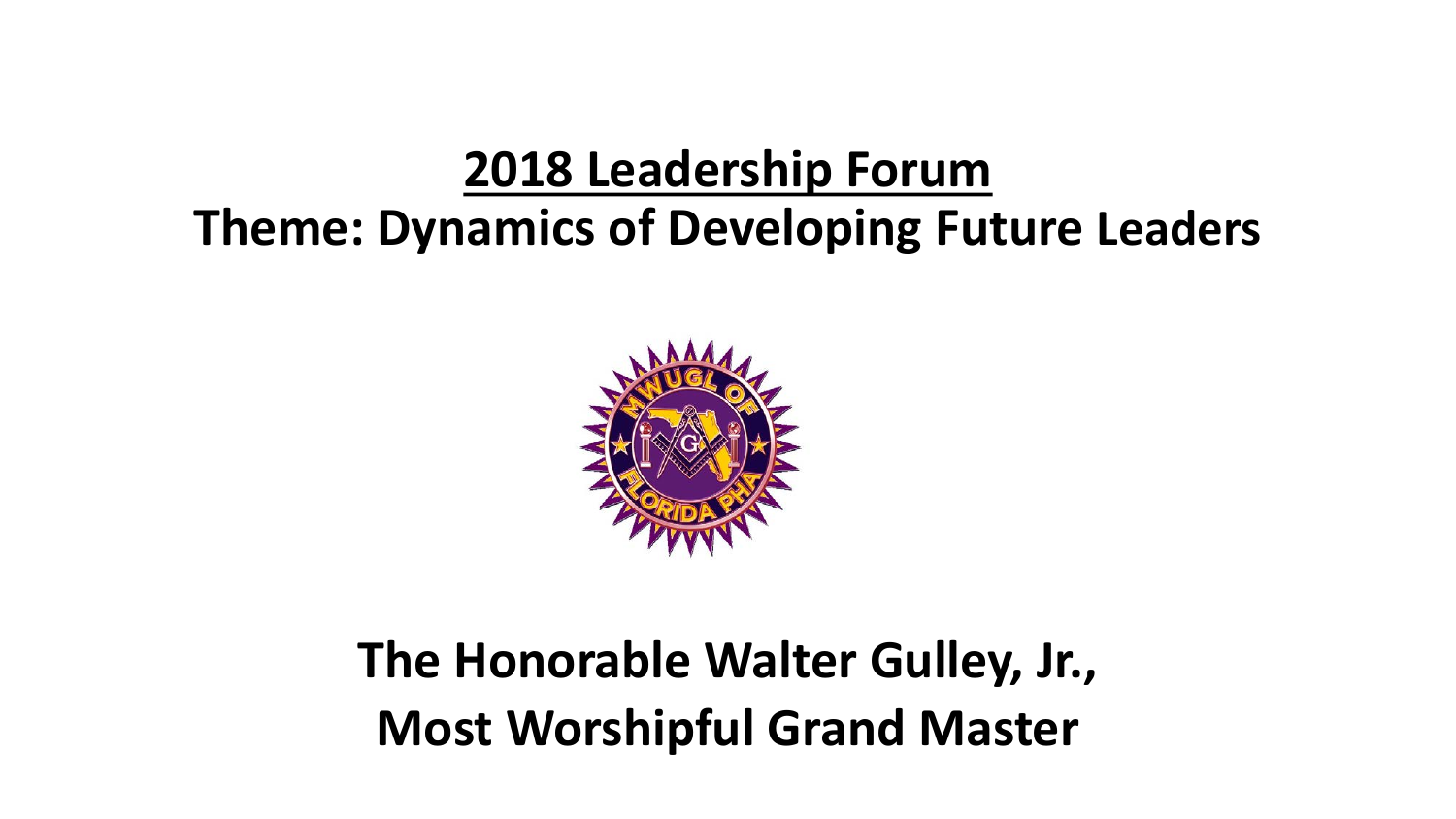## 2018 Leadership Forum Theme: Dynamics of Developing Future Leaders

| <b>AGENDA</b>                                           |                                                                          |                 |
|---------------------------------------------------------|--------------------------------------------------------------------------|-----------------|
| <b>Presentation</b>                                     | <b>Presenter</b>                                                         | <b>Time</b>     |
| <b>MW GRAND MASTER'S</b><br><b>INTRODUCTORY REMARKS</b> | The Honorable Walter Gulley, Jr.,<br><b>Most Worshipful Grand Master</b> | $10:00 - 10:15$ |
| <b>Icebreaker Exercise</b>                              | <b>DGM Jeffrey Jones</b>                                                 | $10:15 - 10:45$ |
| "Leading By Example"                                    | <b>DDGWM Renee Bolden</b>                                                | $10:45 - 11:05$ |
|                                                         | <b>Question and Answer</b>                                               | $11:05 - 11:15$ |
| "Reflective Leadership"                                 | <b>WM Marlon Honeywell</b>                                               | $11:15 - 11:35$ |
|                                                         | <b>Question and Answer</b>                                               | $11:35 - 11:45$ |
| <b>LUNCH</b>                                            | 3rd Floor                                                                | $11:45 - 1:15$  |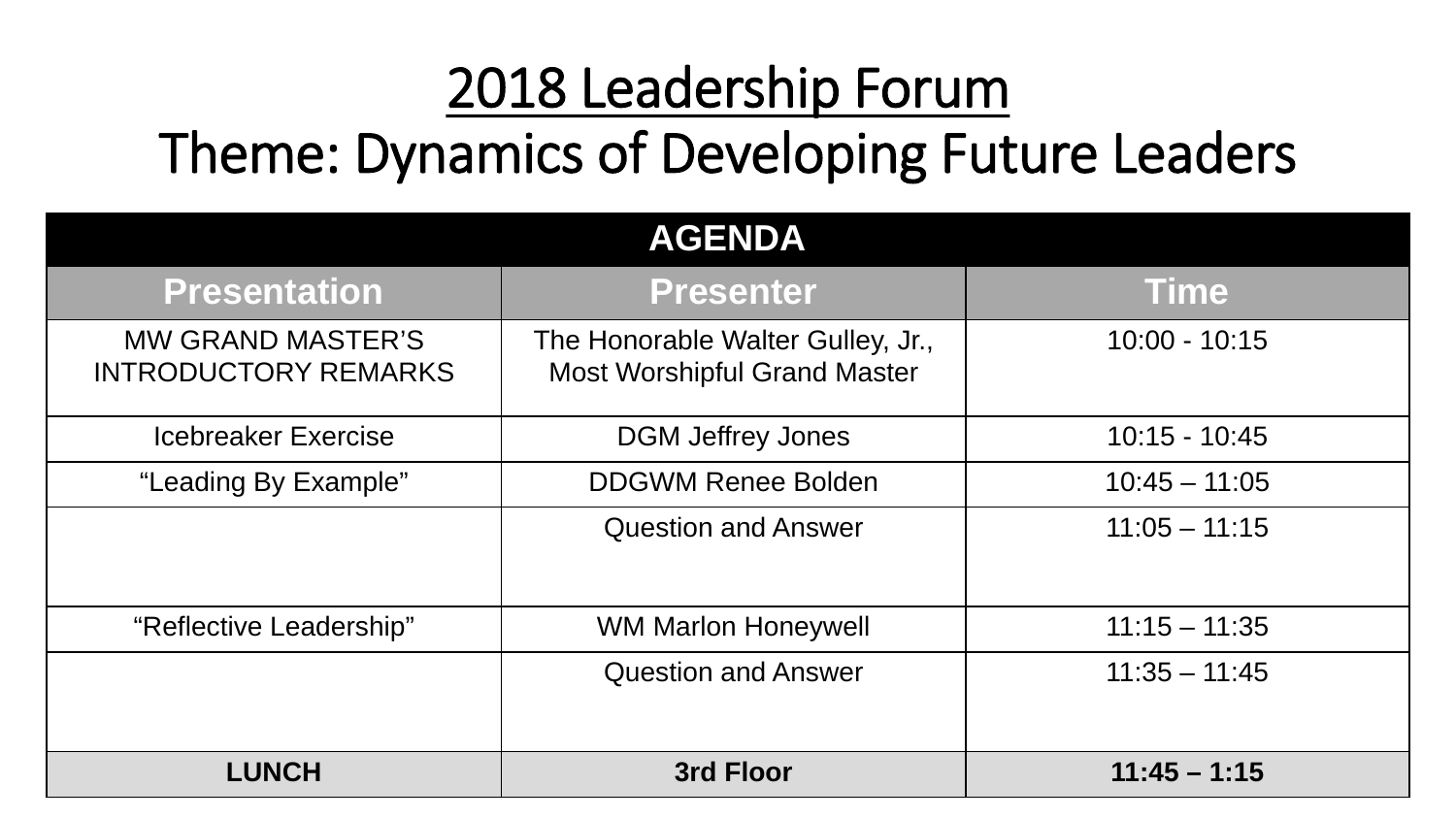# 2018 Leadership Forum

# Theme: Dynamics of Developing Future Leaders

| <b>AGENDA</b>                                      |                                                                             |               |
|----------------------------------------------------|-----------------------------------------------------------------------------|---------------|
| <b>Presentation</b>                                | <b>Presenter</b>                                                            | <b>Time</b>   |
| "Developing the Leader Within"                     | <b>GL Yannique Thomas</b>                                                   | $1:15 - 1:35$ |
|                                                    | <b>Question and Answer</b>                                                  | $1:35 - 1:45$ |
| "Boots on the Ground<br>Leadership"                | <b>GL Leonard Ross</b>                                                      | $1:45 - 2:05$ |
|                                                    | <b>Question and Answer</b>                                                  | $2:05 - 2:15$ |
| Hands On Exercise #2                               | <b>DGM Jeffrey Jones</b>                                                    | $2:15 - 2:45$ |
| Leadership Panel - "Wisdom<br>Speaks"              | Panel                                                                       | $2:45 - 3:15$ |
| <b>MW GRAND MASTER'S</b><br><b>CLOSING REMARKS</b> | The Honorable Walter Gulley,<br>Jr.,<br><b>Most Worshipful Grand Master</b> | $3:15 - 3:30$ |